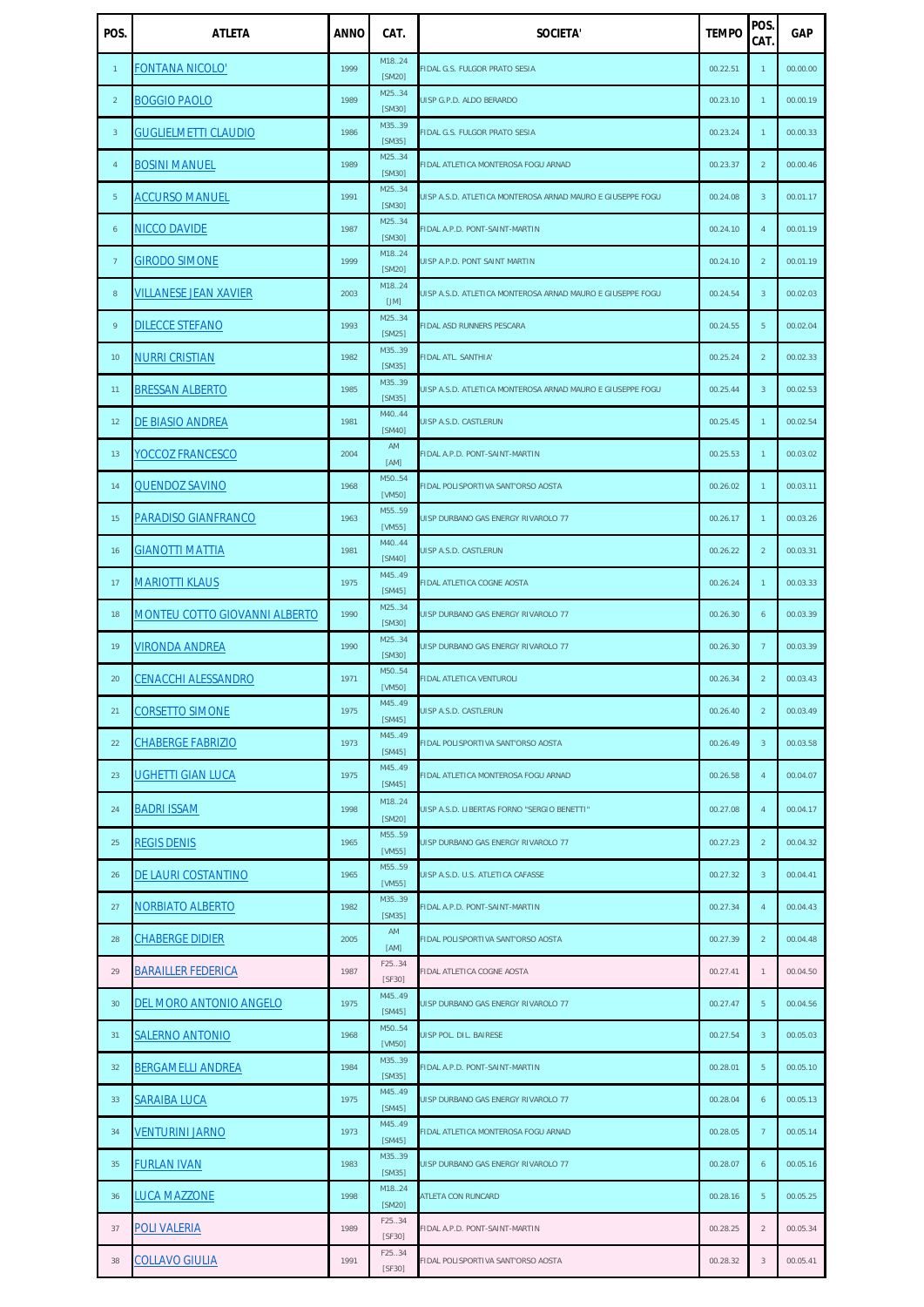| POS. | <b>ATLETA</b>                 | <b>ANNO</b> | CAT.             | <b>SOCIETA'</b>                                            | <b>TEMPO</b> | POS.<br>CAT.     | <b>GAP</b> |
|------|-------------------------------|-------------|------------------|------------------------------------------------------------|--------------|------------------|------------|
| 39   | <b>VACCA CAVALOTTO MATTEO</b> | 1988        | M2534<br>[SM30]  | <b>ATLETA CON RUNCARD</b>                                  | 00.28.34     | $\,8\,$          | 00.05.43   |
| 40   | <b>LAZZARIN ALESSANDRO</b>    | 1970        | M5054<br>[VM50]  | UISP A.S.D. PODISTICA DORA BALTEA                          | 00.28.38     | $\overline{4}$   | 00.05.47   |
| 41   | <b>VECTION ILARIO</b>         | 1972        | M45.49<br>[SM45] | FIDAL A.P.D. PONT-SAINT-MARTIN                             | 00.28.39     | $\,8\,$          | 00.05.48   |
| 42   | <b>FINOTTI IVAN</b>           | 1975        | M4549<br>[SM45]  | FIDAL LIB. FORNO SERGIO BENETTI                            | 00.28.46     | 9                | 00.05.55   |
| 43   | <b>SORICI RODICA</b>          | 1986        | F35.39<br>[SF35] | FIDAL CSD GUARDIA DI FINANZA AOSTA                         | 00.28.57     | $\mathbf{1}$     | 00.06.06   |
| 44   | <b>AIMARO MASSIMO</b>         | 1972        | M45.49<br>[SM45] | UISP G.P.D. ALDO BERARDO                                   | 00.29.04     | 10 <sup>°</sup>  | 00.06.13   |
| 45   | <b>PLANO GUIDO</b>            | 1974        | M45.49<br>[SM45] | UISP POL. DIL. BAIRESE                                     | 00.29.06     | 11               | 00.06.15   |
| 46   | <b>FONTANA GIAMPIETRO</b>     | 1961        | M6064<br>[VM60]  | UISP POL. DIL. BAIRESE                                     | 00.29.30     | $\mathbf{1}$     | 00.06.39   |
| 47   | <b>DALL'ANGELO ENRICO</b>     | 1965        | M5559<br>[VM55]  | FIDAL BIO CORRENDO AVIS                                    | 00.29.35     | $\overline{4}$   | 00.06.44   |
| 48   | <b>ZORZI FERDINANDO</b>       | 1985        | M3539<br>[SM35]  | UISP A.S.D. G. S. AVIS IVREA                               | 00.29.47     | $\overline{7}$   | 00.06.56   |
| 49   | <b>MARTINET HENRI</b>         | 1984        | M3539<br>[SM35]  | FIDAL ATLETICA MONTEROSA FOGU ARNAD                        | 00.29.50     | $\,8\,$          | 00.06.59   |
| 50   | <b>BIANCO BRUNO</b>           | 1954        | M6569<br>[VM65]  | UISP DURBANO GAS ENERGY RIVAROLO 77                        | 00.29.54     | $\mathbf{1}$     | 00.07.03   |
| 51   | <b>VACCHINI MARCO</b>         | 1974        | M4549<br>[SM45]  | FIDAL G.S. FULGOR PRATO SESIA                              | 00.29.57     | 12 <sup>2</sup>  | 00.07.06   |
| 52   | <b>VIGNA DOCCHIO MAURO</b>    | 1964        | M5559<br>[VM55]  | UISP A.S.D. PODISTICA DORA BALTEA                          | 00.30.09     | $5\phantom{.0}$  | 00.07.18   |
| 53   | <b>DI FELICE MARCO</b>        | 1973        | M45.49<br>[SM45] | FIDAL CSD GUARDIA DI FINANZA AOSTA                         | 00.30.11     | 13               | 00.07.20   |
| 54   | DE ALESSANDRI ANDREA          | 1966        | M5559<br>[VM55]  | UISP A.S.D. DYNAMIC CENTER VALLE BELBO                     | 00.30.16     | 6                | 00.07.25   |
| 55   | <b>DESANDRE' VALERIE</b>      | 1995        | F25.34<br>[SF25] | FIDAL A.P.D. PONT-SAINT-MARTIN                             | 00.30.20     | $\overline{4}$   | 00.07.29   |
| 56   | PIGNOCCHINO ROSSANO           | 1976        | M45.49<br>[SM45] | UISP A.S.D. ATLETICA MONTEROSA ARNAD MAURO E GIUSEPPE FOGU | 00.30.23     | 14               | 00.07.32   |
| 57   | <b>PLATI DAVIDE</b>           | 1992        | M2534<br>[SM25]  | FIDAL POLISPORTIVA SANT'ORSO AOSTA                         | 00.30.27     | 9                | 00.07.36   |
| 58   | <b>PERAGLIE CLAUDIO</b>       | 1969        | M5054<br>[VM50]  | UISP A.S.D. G. S. AVIS IVREA                               | 00.30.32     | $5\phantom{.}$   | 00.07.41   |
| 59   | <b>LEBOLE ANTONIO</b>         | 1965        | M5559<br>[VM55]  | FIDAL A.S.GAGLIANICO 1974                                  | 00.30.38     | $7\overline{ }$  | 00.07.47   |
| 60   | <b>CATTANEO VITTORIO</b>      | 1965        | M5559<br>[VM55]  | UISP A.S.D. CASTLERUN                                      | 00.30.48     | 8                | 00.07.57   |
| 61   | <b>MARRAZZO LUISANNA</b>      | 1973        | F45.49<br>[SF45] | UISP DURBANO GAS ENERGY RIVAROLO 77                        | 00.30.53     | $\mathbf{1}$     | 00.08.02   |
| 62   | <b>LORO GIOVANNI</b>          | 1951        | $M70+$<br>[VM70] | UISP POL. DIL. BAIRESE                                     | 00.31.04     | $\mathbf{1}$     | 00.08.13   |
| 63   | <b>FOGLIA DANILO</b>          | 1988        | M2534<br>[SM30]  | FIDAL ATLETICA MONTEROSA FOGU ARNAD                        | 00.31.14     | 10 <sup>°</sup>  | 00.08.23   |
| 64   | <b>ACOTTO GAIO GIAN MARIO</b> | 1955        | M6569<br>[VM65]  | UISP A.S.D. TEAM PERETTI                                   | 00.31.17     | $\overline{2}$   | 00.08.26   |
| 65   | <b>FLORIO DAIANA</b>          | 1981        | F40.44<br>[SF40] | UISP G.P.D. ALDO BERARDO                                   | 00.31.22     | $\mathbf{1}$     | 00.08.31   |
| 66   | NICOLELLO ANGELO              | 1957        | M6064<br>[VM60]  | UISP POL. DIL. BAIRESE                                     | 00.31.26     | 2                | 00.08.35   |
| 67   | <b>CHIARLE GIORGIO</b>        | 1969        | M5054<br>[VM50]  | UISP A.S.D. U.S. ATLETICA CAFASSE                          | 00.31.42     | 6                | 00.08.51   |
| 68   | <b>BOSONIN ENRICA</b>         | 1966        | F5559<br>[VF55]  | IDAL A.P.D. PONT-SAINT-MARTIN                              | 00.31.49     | $\mathbf{1}$     | 00.08.58   |
| 69   | <b>COMUZIO ANDREINO</b>       | 1956        | M6569<br>[VM65]  | FIDAL LA PODISTICA ROBBIESE                                | 00.31.56     | $\overline{3}$   | 00.09.05   |
| 70   | <b>MONFERRATO GIULIANO</b>    | 1963        | M5559<br>[VM55]  | UISP A.S.D. EQUILIBRA RUNNING TEAM                         | 00.32.04     | 9                | 00.09.13   |
| 71   | <b>MARIOTTI FULVIO</b>        | 1972        | M45.49<br>[SM45] | UISP A.S.D. CASTLERUN                                      | 00.32.09     | 15 <sup>15</sup> | 00.09.18   |
| 72   | <b>DONEGA' ANDREA</b>         | 1960        | M6064<br>[VM60]  | <b>FIDAL GSA POLLONE</b>                                   | 00.32.13     | $\overline{3}$   | 00.09.22   |
| 73   | <b>PICARDI ELISA</b>          | 1984        | F35.39<br>[SF35] | UISP DURBANO GAS ENERGY RIVAROLO 77                        | 00.32.15     | $\overline{2}$   | 00.09.24   |
| 74   | <b>GUGLIELMO FABRIZIO</b>     | 1972        | M45.49<br>[SM45] | UISP A.S.D. PODISTICA LEINI'                               | 00.32.21     | 16               | 00.09.30   |
| 75   | <b>ANSALDI PIETRO PAOLO</b>   | 1961        | M6064<br>[VM60]  | UISP POL. DIL. BAIRESE                                     | 00.32.26     | $\overline{4}$   | 00.09.35   |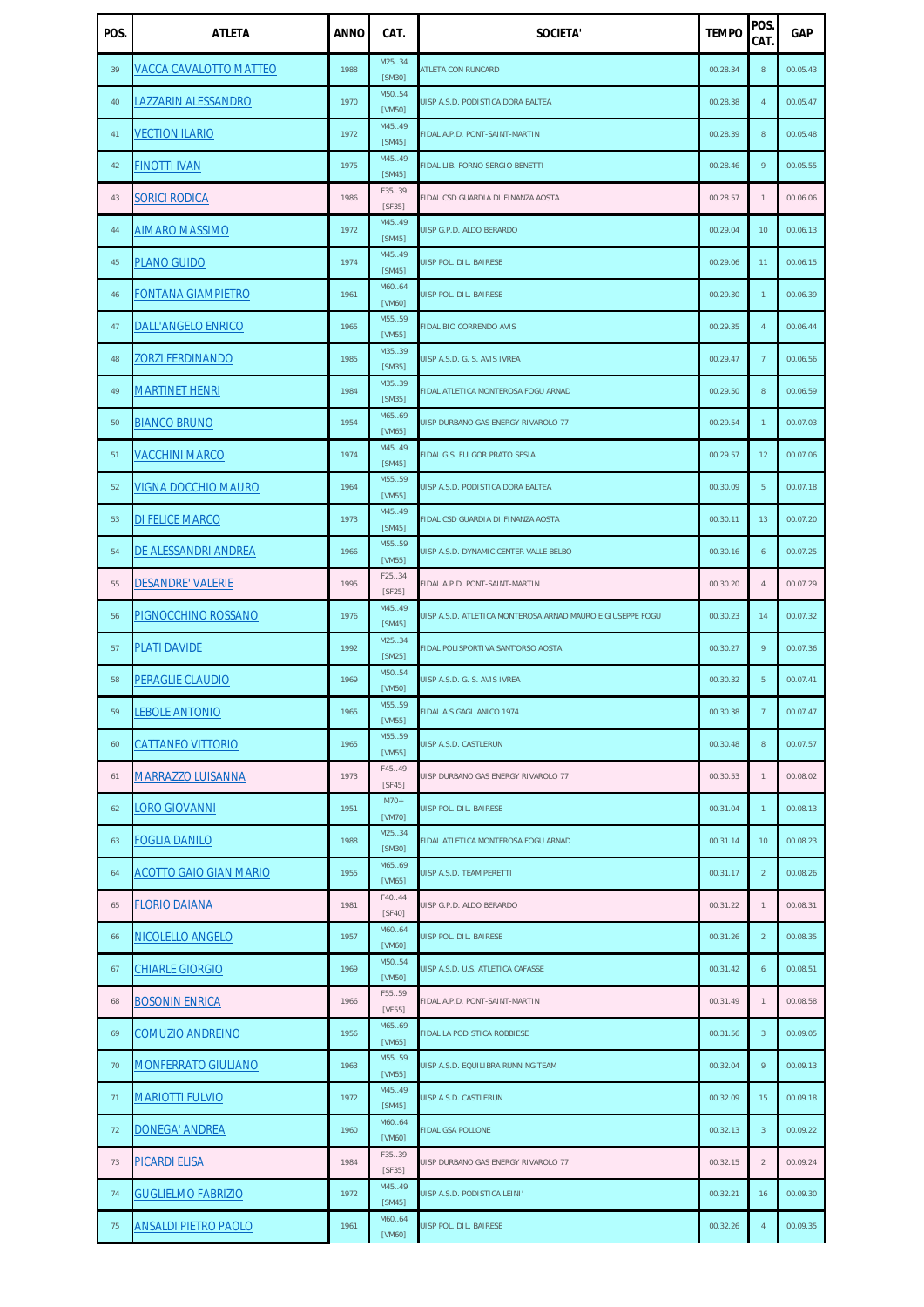| POS. | <b>ATLETA</b>                      | <b>ANNO</b> | CAT.             | <b>SOCIETA'</b>                                            | <b>TEMPO</b> | POS.<br>CAT.    | <b>GAP</b> |
|------|------------------------------------|-------------|------------------|------------------------------------------------------------|--------------|-----------------|------------|
| 76   | <b>DANASINO ROBERTO</b>            | 1952        | M6569<br>[VM65]  | UISP PODISTICA VIGLIANO ASD                                | 00.32.30     | $\overline{4}$  | 00.09.39   |
| 77   | <b>CECCARELLI MARCO</b>            | 1951        | $M70+$<br>[VM70] | FIDAL POLISPORTIVA SANT'ORSO AOSTA                         | 00.32.31     | $\overline{2}$  | 00.09.40   |
| 78   | <b>COLLAVO ALBERTO</b>             | 1953        | M6569<br>[VM65]  | FIDAL POLISPORTIVA SANT'ORSO AOSTA                         | 00.33.01     | 5 <sup>5</sup>  | 00.10.10   |
| 79   | <b>ANTONIONO CLAUDIO GUGLIELMO</b> | 1968        | M5054<br>[VM50]  | UISP DURBANO GAS ENERGY RIVAROLO 77                        | 00.33.03     | $7\phantom{.}$  | 00.10.12   |
| 80   | <b>BERRA TIZIANO</b>               | 1959        | M6064<br>[VM60]  | FIDAL A.ATL. CANDELO                                       | 00.33.21     | 5 <sup>5</sup>  | 00.10.30   |
| 81   | <b>TRONZANO FLAVIO</b>             | 1968        | M5054<br>[VM50]  | UISP POLISPORTIVA AMICI DEL MOMBARONE                      | 00.33.39     | $\,8\,$         | 00.10.48   |
| 82   | <b>BENEDETTO CRISTINA</b>          | 1966        | F5559<br>[VF55]  | UISP A.S.D. PODISTICA LEINI'                               | 00.33.45     | $\overline{2}$  | 00.10.54   |
| 83   | <b>BUFFO GIAN CARLO</b>            | 1965        | M5559<br>[VM55]  | ATLETA CON RUNCARD                                         | 00.33.46     | 10              | 00.10.55   |
| 84   | <b>GELMINI SERGIO ANGELO</b>       | 1965        | M5559<br>[VM55]  | FIDAL LIB. FORNO SERGIO BENETTI                            | 00.34.02     | 11              | 00.11.11   |
| 85   | <b>FALETTO CESARE</b>              | 1965        | M5559<br>[VM55]  | UISP POL. DIL. BAIRESE                                     | 00.34.09     | 12              | 00.11.18   |
| 86   | <b>FERRERO GIUSEPPE</b>            | 1954        | M6569<br>[VM65]  | UISP DURBANO GAS ENERGY RIVAROLO 77                        | 00.34.14     | 6               | 00.11.23   |
| 87   | <b>PISEDDU ELENA</b>               | 1973        | F45.49<br>[SF45] | JISP POL. DIL. BAIRESE                                     | 00.34.34     | $\overline{2}$  | 00.11.43   |
| 88   | <b>GARGANO MARIO</b>               | 1973        | M45.49<br>[SM45] | UISP POL. DIL. BAIRESE                                     | 00.34.35     | 17              | 00.11.44   |
| 89   | <b>PLATI LUIGI</b>                 | 1955        | M6569<br>[VM65]  | <b>FIDAL POLISPORTIVA SANT'ORSO AOSTA</b>                  | 00.34.40     | $\overline{7}$  | 00.11.49   |
| 90   | <b>FABBRO MARISA</b>               | 1966        | F5559<br>[VF55]  | UISP A.S.D. GIORDANA LOMBARDI                              | 00.34.43     | 3               | 00.11.52   |
| 91   | <b>DILECCE IGNAZIO ENRICO</b>      | 1960        | M6064<br>[VM60]  | <b>FIDAL ASD RUNNERS PESCARA</b>                           | 00.34.44     | 6               | 00.11.53   |
| 92   | <b>BECCARI VALENTINA</b>           | 1999        | F1824<br>[SF20]  | UISP A.S.D. TEAM PERETTI                                   | 00.34.53     | $\mathbf{1}$    | 00.12.02   |
| 93   | <b>DELAURENTI ANDREA</b>           | 1987        | M2534<br>[SM30]  | UISP G.P.D. ALDO BERARDO                                   | 00.34.56     | 11              | 00.12.05   |
| 94   | <b>BRESSAN STELLA</b>              | 1982        | F35.39<br>[SF35] | IDAL ATLETICA MONTEROSA FOGU ARNAD                         | 00.35.08     | 3               | 00.12.17   |
| 95   | <b>BOSCHETTO LORELLA</b>           | 1973        | F45.49<br>[SF45] | <b>FIDAL BIO CORRENDO AVIS</b>                             | 00.35.09     | 3               | 00.12.18   |
| 96   | <b>BERTOLI SERGIO</b>              | 1949        | $M70+$<br>[VM70] | UISP A.S.D. LIBERTAS FORNO "SERGIO BENETTI"                | 00.35.16     | $\overline{3}$  | 00.12.25   |
| 97   | <b>ROSSO ENNIO</b>                 | 1960        | M6064<br>[VM60]  | UISP POL. DIL. BAIRESE                                     | 00.35.18     | $\overline{7}$  | 00.12.27   |
| 98   | <b>BARTOLOZZI PAOLO</b>            | 1953        | M6569<br>[VM65]  | UISP A.S.D. PODISTICA DORA BALTEA                          | 00.35.34     | 8               | 00.12.43   |
| 99   | <b>CRAVINI MARCO</b>               | 1950        | $M70+$<br>[VM70] | UISP POLISPORTIVA AMICI DEL MOMBARONE                      | 00.35.37     | $\overline{4}$  | 00.12.46   |
| 100  | <b>GANCI NUNZIO</b>                | 1987        | M2534<br>[SM30]  | FIDAL ATLETICA MONTEROSA FOGU ARNAD                        | 00.35.38     | 12              | 00.12.47   |
| 101  | ROSTAGNO MARCO GIOVANNI            | 1967        | M5054<br>[VM50]  | UISP A.S.D. LIBERTAS FORNO "SERGIO BENETTI"                | 00.35.45     | 9               | 00.12.54   |
| 102  | <b>BAL MARIO</b>                   | 1959        | M6064<br>[VM60]  | FIDAL POLISPORTIVA SANT'ORSO AOSTA                         | 00.35.56     | 8               | 00.13.05   |
| 103  | <b>GIACONE MICHELE</b>             | 1953        | M65.69<br>[VM65] | FIDAL A.S.D. BAUDENASCA                                    | 00.35.59     | 9               | 00.13.08   |
| 104  | <b>BERARDO MARCO ROBERTO</b>       | 1971        | M5054<br>[VM50]  | UISP G.P.D. ALDO BERARDO                                   | 00.36.21     | 10              | 00.13.30   |
| 105  | <b>PELLEREY RENZO</b>              | 1966        | M5559<br>[VM55]  | UISP A.S.D. ATLETICA MONTEROSA ARNAD MAURO E GIUSEPPE FOGU | 00.36.42     | 13 <sup>7</sup> | 00.13.51   |
| 106  | <b>FERRARIS GIOVANNI</b>           | 1958        | M6064<br>[VM60]  | UISP A.S.D. U.S. SAN MICHELE                               | 00.36.45     | 9               | 00.13.54   |
| 107  | <b>PIANO SILVIA</b>                | 1958        | F60.64<br>[VF60] | UISP POL. DIL. BAIRESE                                     | 00.36.54     | $\mathbf{1}$    | 00.14.03   |
| 108  | <b>VILLABRUNA MIRIA</b>            | 1957        | F6064<br>[VF60]  | <b>IDAL G.P. TRINESE</b>                                   | 00.37.08     | $\overline{2}$  | 00.14.17   |
| 109  | <b>MEDAINA LINO</b>                | 1958        | M6064<br>[VM60]  | UISP POL. DIL. BAIRESE                                     | 00.37.15     | 10 <sup>°</sup> | 00.14.24   |
| 110  | <b>AMBROSIO MARIA ASSUNTA</b>      | 1960        | F6064<br>[VF60]  | <b>FIDAL A.S.D. BAUDENASCA</b>                             | 00.37.24     | 3               | 00.14.33   |
| 111  | <b>MADLENA FULVIO</b>              | 1954        | M6569<br>[VM65]  | UISP POL. DIL. BAIRESE                                     | 00.37.37     | 10              | 00.14.46   |
| 112  | <b>TIUS MAGGIA LORELLA</b>         | 1964        | F5559<br>[VF55]  | JISP A.S.D. PODISTICA DORA BALTEA                          | 00.37.41     | $\overline{4}$  | 00.14.50   |
| 113  | <b>MOLINARI MARZIO</b>             | 1953        | M6569<br>[VM65]  | <b>FIDAL G.P. TRINESE</b>                                  | 00.38.05     | 11              | 00.15.14   |